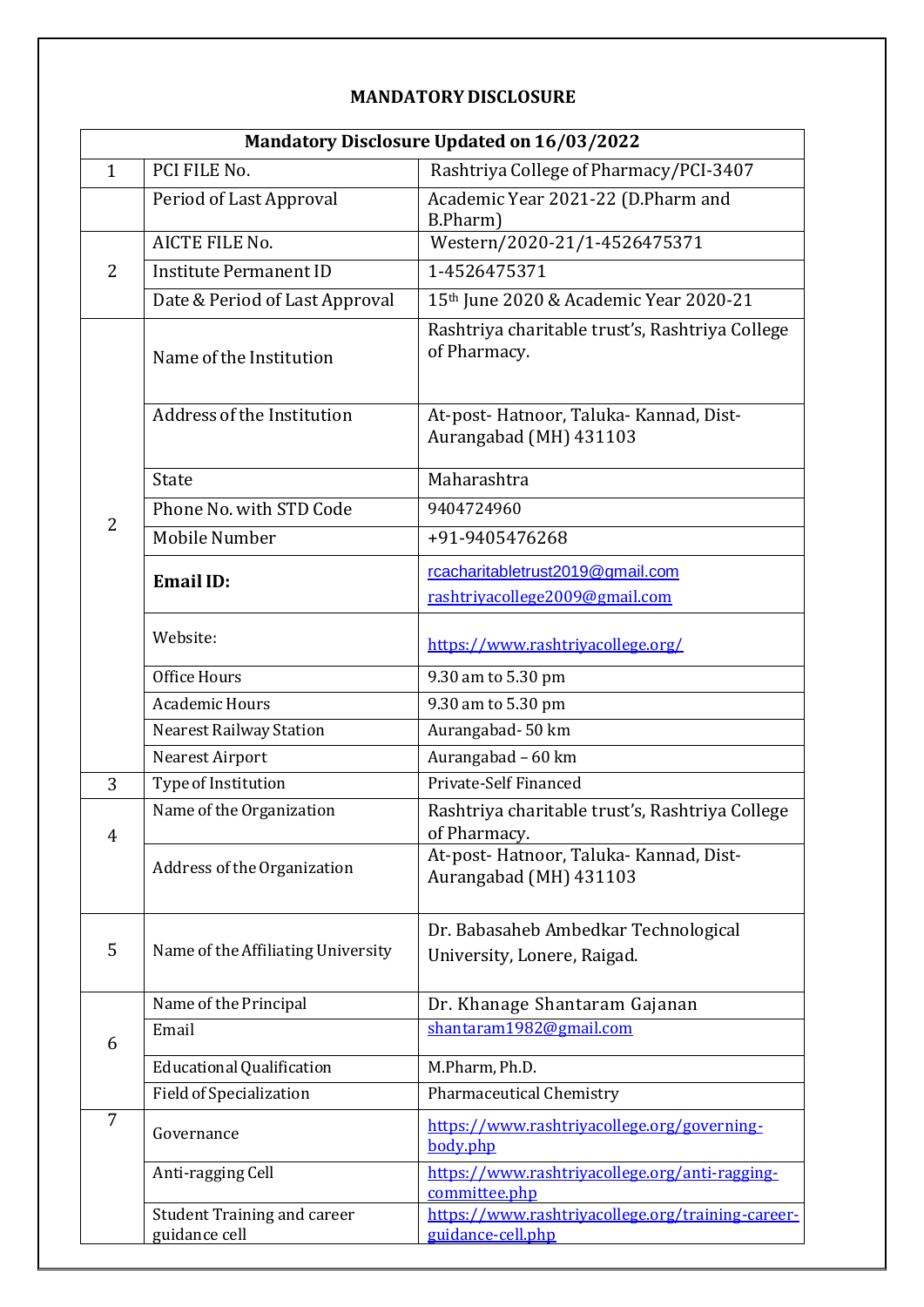| Student Grievance Redressal Cell |                                             |            | redressalcell.php                             | https://www.rashtriyacollege.org/grievance-  |                                            |                                     |
|----------------------------------|---------------------------------------------|------------|-----------------------------------------------|----------------------------------------------|--------------------------------------------|-------------------------------------|
|                                  | Anti-discrimination Committee               |            | discrimination-cell.php                       | https://www.rashtriyacollege.org/anti-       |                                            |                                     |
| Cell)                            | SC/ST Cell (Equal Opportunity               |            |                                               |                                              | https://www.rashtriyacollege.org/sc-st.php |                                     |
| 8                                | Programmes                                  |            |                                               |                                              |                                            |                                     |
|                                  | Name of Program Approved by<br><b>AICTE</b> |            |                                               | <b>PHARMACY</b>                              |                                            |                                     |
|                                  | Level and Intake                            |            |                                               | Diploma (D.Pharm) - Intake-60                |                                            |                                     |
|                                  |                                             |            |                                               |                                              | Undergraduate (B.Pharm) - Intake-60        |                                     |
| Fees                             |                                             |            |                                               | Diploma in Pharmacy-60,000                   |                                            |                                     |
|                                  |                                             |            |                                               | Bachelor of Pharmacy-80,000                  |                                            |                                     |
|                                  | <b>Placement Details</b>                    |            |                                               | Rashtriya College of Pharmacy established in |                                            |                                     |
|                                  |                                             |            | A.Y. 2020-21. First Batch is yet to pass out. |                                              |                                            |                                     |
| 9                                |                                             | Sr.<br>No. | <b>Name</b>                                   |                                              | <b>Designation</b>                         | <b>Educational</b><br>Qualification |
|                                  | Faculty (Pharmacy)                          | 1.         |                                               | Dr. Khanage S.G.                             | Principal                                  | M. Pharm,<br>Ph.D.                  |
|                                  |                                             | 2.         |                                               | Prof. Sayyad J.H.                            | Assistant<br>professor (HOD-<br>D.Pharm.)  | M. Pharm,<br>Ph.D.<br>(Pursuing)    |
|                                  |                                             | 3.         |                                               | Prof. Waghmare S.U.                          | Assistant<br>professor (HOD-<br>B.Pharm.)  | M. Pharm,<br>Ph.D.<br>(Pursuing)    |
|                                  |                                             | 4.         |                                               | Prof. Shaikh S.A.R.                          | Assistant<br>professor                     | M. Pharm,<br>Ph.D. (Pursuing)       |
|                                  |                                             | 5.         |                                               | Prof. Darwade A.                             | Assistant<br>professor                     | M. Pharm.                           |
|                                  |                                             | 6.         |                                               | Prof. Dhone J.E.                             | Assistant<br>professor                     | M. Pharm.                           |
|                                  |                                             | 7.         |                                               | Prof. Akolkar P. B.                          | Assistant<br>professor                     | M. Pharm.                           |
|                                  |                                             | 8.         |                                               | Prof. Garad M.C.                             | Assistant<br>professor                     | M. Pharm.                           |
|                                  |                                             | 9.         | H.M.                                          | Prof. Sonawane                               | Assistant<br>professor                     | M. Pharm.                           |
|                                  |                                             | 10.        |                                               | Prof. Mhaske S.A.                            | Assistant<br>professor                     | M. Pharm.                           |
|                                  |                                             | 11.        |                                               | Prof. Nikam H.D.                             | Assistant<br>professor                     | M. Pharm.                           |
| 12.                              |                                             | Ρ.         | Prof. Chandratike                             | Assistant<br>professor                       | M. Pharm.                                  |                                     |
|                                  |                                             | 13.        |                                               | Prof. Kudhekar A.                            | Assistant<br>professor                     | M. Pharm.                           |
|                                  |                                             |            |                                               | UG (B.Pharm) - 1:20                          |                                            |                                     |
|                                  | <b>Faculty: Student Ratio</b>               |            |                                               | Diploma (D.Pharm) - 1:20                     |                                            |                                     |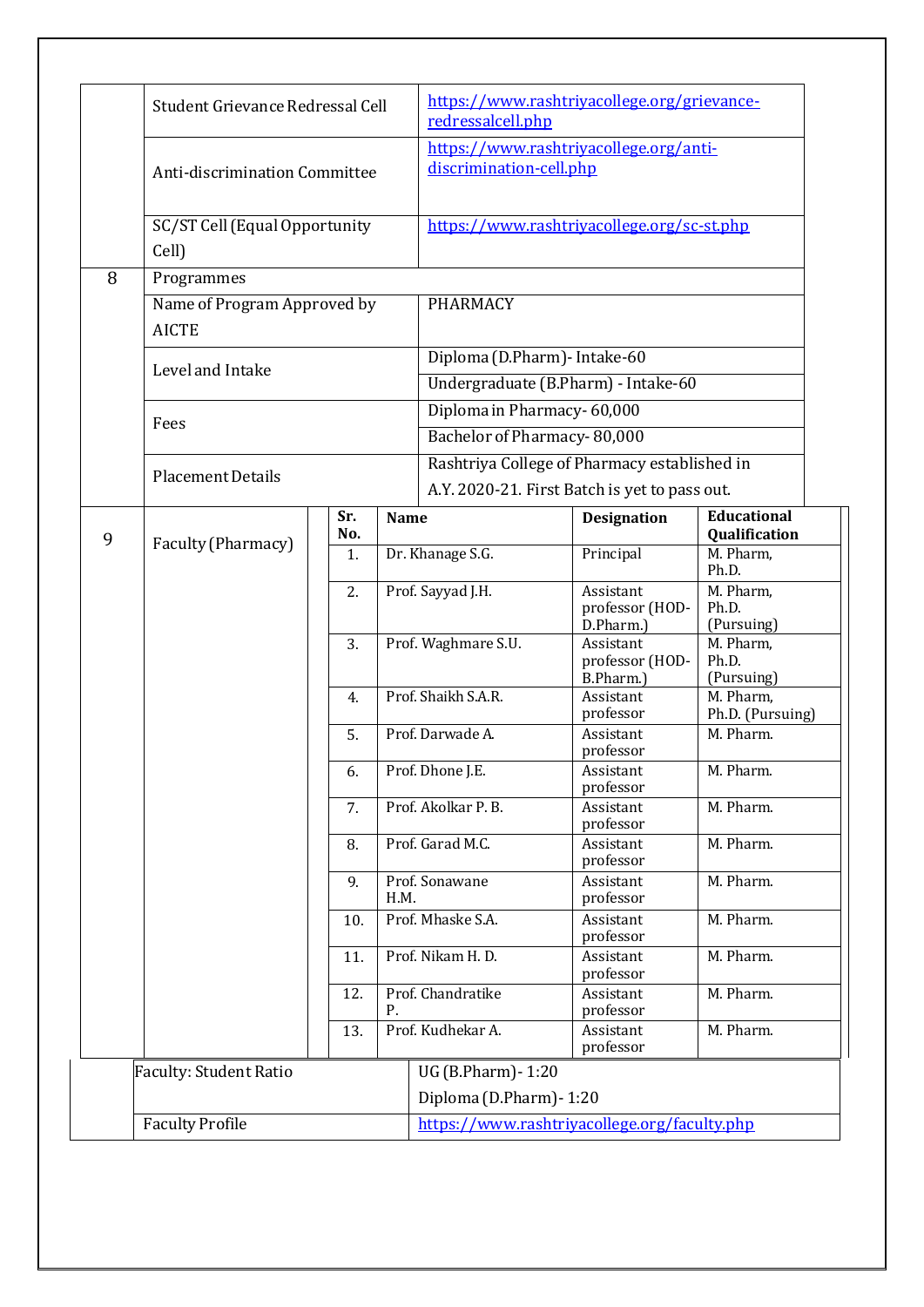#### **10. INSTRUCTIONAL AREA**

| Sr.            | Particulars                                | Details                                         |
|----------------|--------------------------------------------|-------------------------------------------------|
| N <sub>o</sub> |                                            |                                                 |
| $\mathbf{1}$   | Programme                                  | Pharmacy                                        |
| $\overline{2}$ | Level                                      | <b>UG</b>                                       |
| 3              | Course                                     | B-Pharmacy / D-Pharmacy                         |
| $\overline{4}$ | <b>Building Number</b>                     |                                                 |
| 5              | <b>Building Name</b>                       | Rashtriya<br>College<br>of<br>Pharmacy, Gat     |
|                |                                            | No.14, Jaitapur<br>Road, A/P-Hatnoor, Tal-      |
|                |                                            | Kannad, Dist-Aurangabad-431103                  |
| 6              | for<br>Room Type<br>Details<br>each        | Room Number, Average Carpet Area (Sqm),         |
|                | room:                                      | Flooring, Wall painting, Electrification &      |
|                |                                            | Lighting, Air Conditioning Furniture & Fixtures |
|                |                                            |                                                 |
| $\overline{7}$ | Number of Class Rooms and size             | 04 (Each Tutorial Room area above 75 Sq.m       |
|                | ofeach                                     | Total area of Tutorial Rooms-300 Sq.m)          |
| 8              | Number of Tutorial rooms and               | 02 (Each Tutorial Room area above 33 Sq.m       |
|                | sizeof each                                | Total area of Tutorial Rooms- 76.83 Sq.m)       |
| 9              | Number of Laboratories and size            | 12 (Each laboratory area above 75 Sq.m          |
|                | of each                                    | Total area of 12 laboratories- 920.31 Sq.m)     |
| 10             | Machine Room                               | 01 (Area-80 Sq.m)                               |
| 11             | <b>Central Instrument Room</b>             | 01 (Total Area-80 Sq.m)                         |
| 12             | Computer Centre inclusive of               | 01 (Area- 80.4 Sq.m)                            |
| 13             | Language Laboratory<br><b>Animal House</b> | 01 (Area-80 Sq.m)                               |
| 14             | <b>Library and Reading Room</b>            | 01 (Area- 198.2 Sq.m)                           |
| 15             | Seminar Hall                               | 01 (132 Sq.m)                                   |
| 16             | Main Administrative Office,                | 159.55                                          |
| 17             | Principal / Director's Office,             | 34.72                                           |
| 18             | Board Room,                                | 25.98                                           |
| 19             | Cabin for Head of Dept,                    | 10.09                                           |
| 20             | Department Office,                         |                                                 |
| 21             | Departmental Library,                      | 156.38                                          |
| 22             | Exam Control Room,                         | 48.42                                           |
| 23             | Placement Office,                          | 47.83                                           |
| 24             | Faculty Room,                              | 26.71                                           |
| 25             | Central Store,                             | 33.20                                           |
| 26             | Maintenance,                               | 10.02                                           |
| 27             | Security,                                  | 10                                              |
| 28             | Housekeeping,                              | 15.38                                           |
| 29             | Reception,                                 | 10                                              |
| 30             | Pantry for Staff,                          | 16.86                                           |
| 31             | Class room complex,                        | 312.97                                          |
| 32             | Dept. Building,                            | $\overline{\phantom{0}}$                        |
| 33             | Other                                      | 150                                             |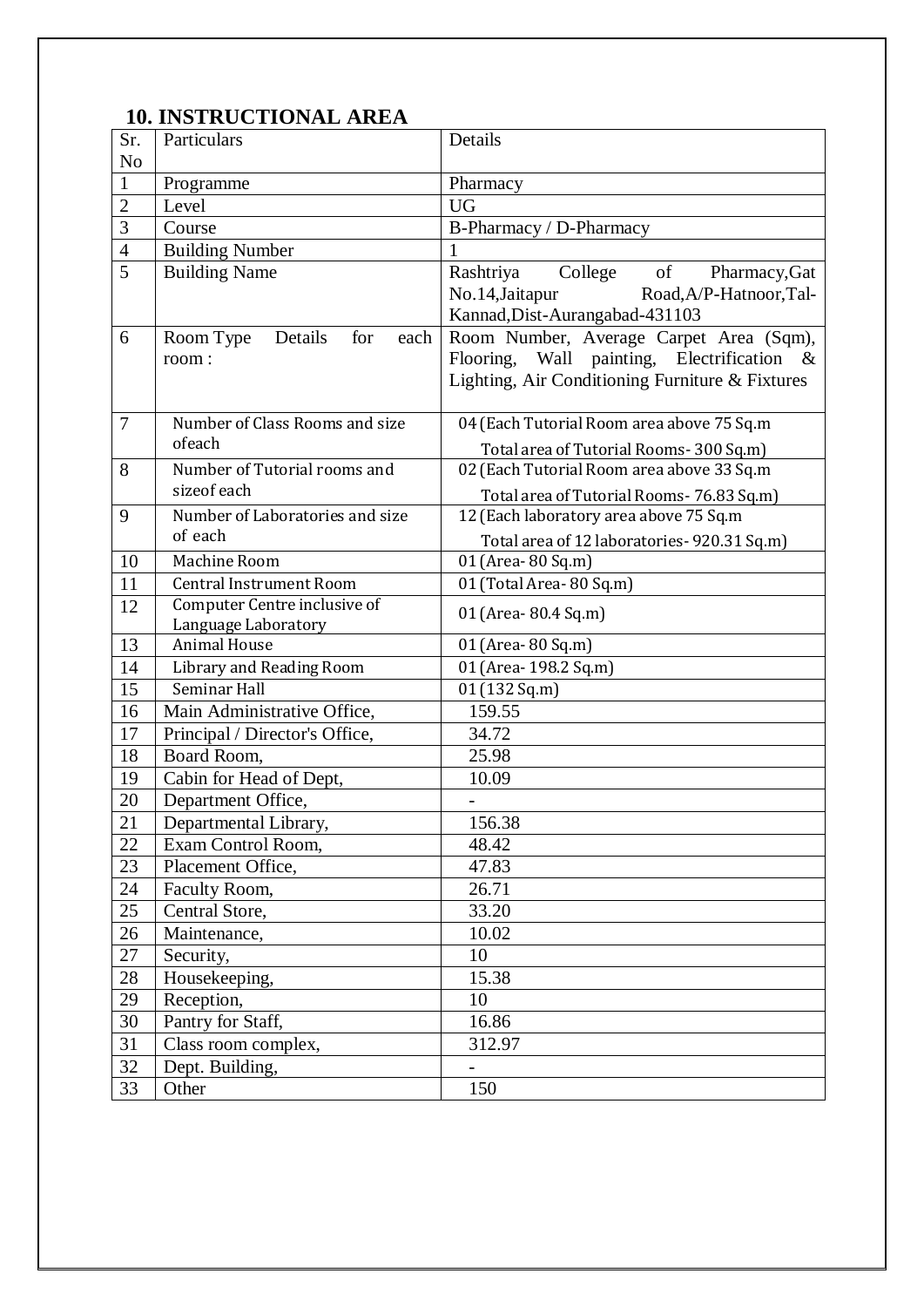## **11. ADMINISTRATIVE AREA**

| Sr.            | Particulars                | Details                                            |  |
|----------------|----------------------------|----------------------------------------------------|--|
| N <sub>o</sub> |                            |                                                    |  |
| $\mathbf{1}$   | <b>Building Number</b>     | 1                                                  |  |
| $\overline{2}$ | <b>Building Name</b>       | Rashtriya College of Pharmacy, Gat No.14, Jaitapur |  |
|                |                            | Road, A/P-Hatnoor, Tal-Kannad, Dist-Aurangabad-    |  |
|                |                            | 431103                                             |  |
| 3              | Room Type                  | Main Administrative Office,                        |  |
|                | Details:                   | Principal / Director's Office,                     |  |
|                |                            | Board Room,                                        |  |
|                |                            | Cabin for Head of Dept,                            |  |
|                |                            |                                                    |  |
|                |                            |                                                    |  |
|                |                            |                                                    |  |
|                |                            | Department Office,                                 |  |
|                |                            | Departmental Library,                              |  |
|                |                            | Exam Control Room,                                 |  |
|                |                            | Placement Office,                                  |  |
|                |                            | Faculty Room,                                      |  |
|                |                            | Central Store,                                     |  |
|                |                            | Maintenance,                                       |  |
|                |                            | Security,                                          |  |
|                |                            | Housekeeping,                                      |  |
|                |                            | Reception,                                         |  |
|                |                            | Pantry for Staff,                                  |  |
|                |                            | Other                                              |  |
| $\overline{4}$ | Room Number                |                                                    |  |
| 5              | Area (in Sqm)              | 452.07                                             |  |
| 6              | Flooring                   | Ready                                              |  |
| 7              | Wall painting              | Ready                                              |  |
| 8              | Electrification & Lighting | Ready                                              |  |
| 9              | Air Conditioning           | Available                                          |  |
| 10             | Furniture's & Fixtures     | Ready                                              |  |

#### **12. AMENITIES AREA**

| Sr. No         | Particulars            | Details                            |
|----------------|------------------------|------------------------------------|
|                | <b>Building Number</b> |                                    |
| $\overline{2}$ | <b>Building Name</b>   | Rashtriya College of Pharmacy, Gat |
|                |                        | No.14, Jaitapur<br>Road, A/P-      |
|                |                        | Hatnoor, Tal-Kannad, Dist-         |
|                |                        | Aurangabad-431103                  |
| 3              | Room Type              | Toilet,                            |
|                |                        | Cafeteria,                         |
|                |                        | <b>Stationery Store,</b>           |
|                |                        | <b>Girls Common Room</b>           |
|                |                        | <b>Boys Common Room</b>            |
|                |                        | Sports Club                        |
|                |                        | <b>Boys Hostel</b>                 |
|                |                        | <b>Girls Hostel</b>                |
|                |                        | Principals Quarter,                |
|                |                        | First aid cum Medical Room         |
|                |                        |                                    |

Т

J.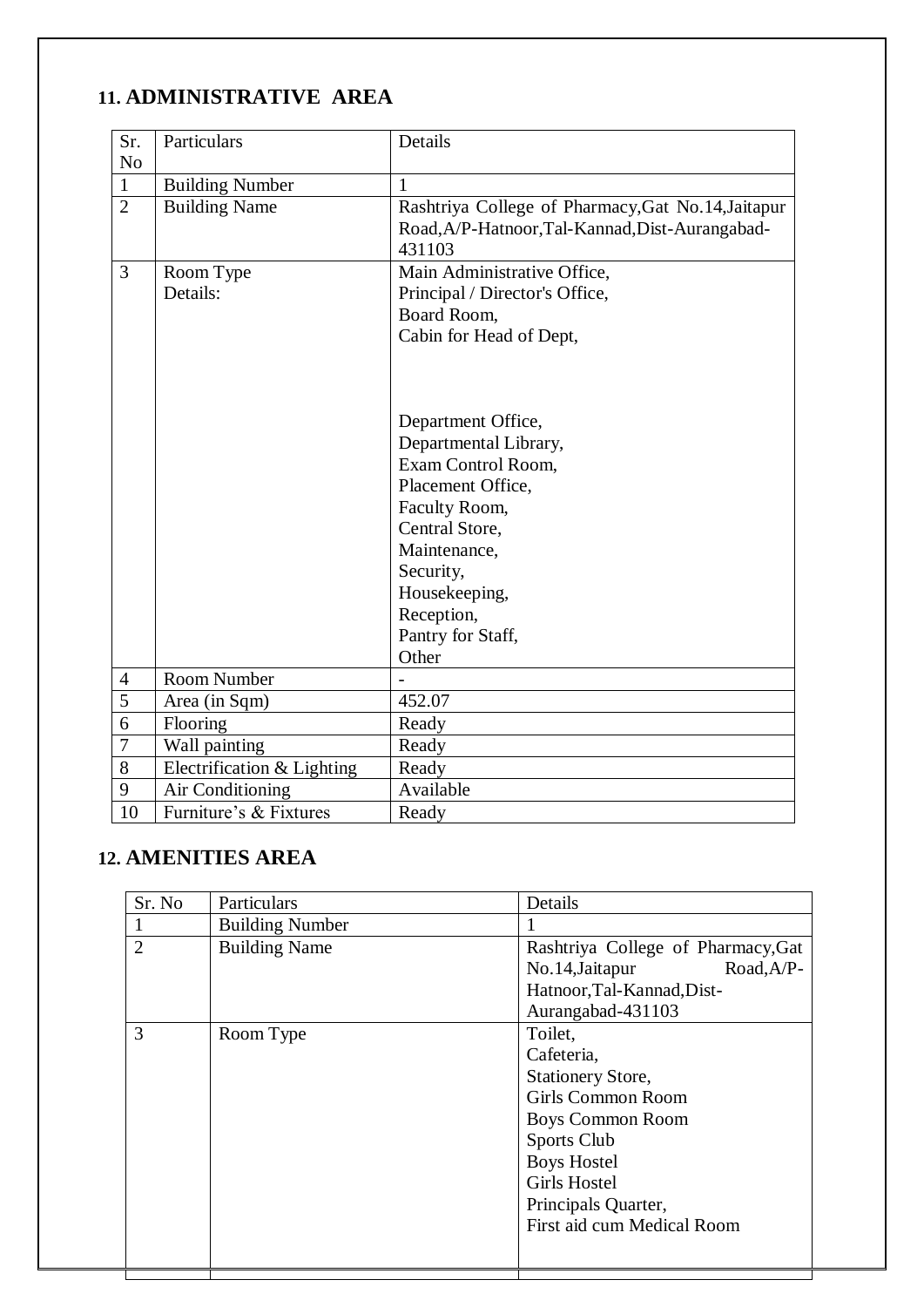|                |                            | Student activity Centre, |
|----------------|----------------------------|--------------------------|
|                |                            | Auditorium,              |
|                |                            | Guest House,             |
|                |                            | Others                   |
| $\overline{4}$ | Room Number                |                          |
| 5              | Area (in Sqm)              | 355.61                   |
| 6              | <b>Flooring</b>            | Ready                    |
|                | Wall painting              | Ready                    |
| 8              | Electrification & Lighting | Ready                    |
| 9              | Air Conditioning           | Not Available            |
| 10             | Furniture & Fixtures       | Ready                    |

## **13. CIRCULATION AREA**

| Sr. No                      | Particulars                | Details                                    |  |
|-----------------------------|----------------------------|--------------------------------------------|--|
|                             | <b>Building Number</b>     |                                            |  |
| $\mathcal{D}_{\mathcal{L}}$ | <b>Building Name</b>       | Rashtriya<br>College of Pharmacy, Gat      |  |
|                             |                            | Road, A/P-Hatnoor, Tal-<br>No.14, Jaitapur |  |
|                             |                            | Kannad, Dist-Aurangabad-431103             |  |
| 3                           | Area Type                  | <b>Corridor Types</b>                      |  |
| $\overline{4}$              | Area (in Sqm)              | 433.90                                     |  |
| 5                           | Flooring                   | Ready                                      |  |
| 6                           | Wall painting              | Ready                                      |  |
| $\overline{7}$              | Electrification & Lighting | Ready                                      |  |
| 8                           | <b>Sanitary Fittings</b>   | Available                                  |  |
| 9                           | Furniture's & Fixtures     | Ready                                      |  |

# **14. LIBRARY DETAILS**

Τ

**Contract Contract** 

| Sr.            | Particulars                        | Details                             |
|----------------|------------------------------------|-------------------------------------|
| N <sub>o</sub> |                                    |                                     |
| $\mathbf{1}$   | Program me                         | Pharmacy                            |
|                | $E -$ Journals                     | Yes                                 |
| 6              | Member of DBATU's E-consortium     | N                                   |
| $\overline{7}$ | <b>LIBRARY FACILITIES</b>          | Working Hours 09.00 am to 06.00 pm  |
| 10             | Area (in Sqm)                      | 156.38                              |
| 11             | Reading Room Capacity (in Numbers) | 40                                  |
| 12             | Reprographic Facility              | <b>YES</b>                          |
| 13             | <b>Library Networking</b>          | <b>YES</b>                          |
|                |                                    |                                     |
|                |                                    |                                     |
| 14             | No. of Multimedia PCs              | 15                                  |
| 15             | Type of Access                     | Options: Open                       |
|                |                                    |                                     |
| 16             | <b>Library Management Software</b> | <b>YES</b>                          |
| 17             | Bar Code or RF Tab book handling   | <b>YES</b>                          |
| 18             | e- JOURNALS                        | N                                   |
| 19             | Programme                          | Pharmacy                            |
| 20             | Publisher                          | INDUST, IEEE, Science Direct, ASPP, |
|                |                                    | ASME, ASCE, Mc-Graw hill, , ASTM    |
|                |                                    | library, Bentham, Elsevier, EBSCO   |
|                |                                    | <b>ISO JTC</b>                      |
|                |                                    |                                     |
|                |                                    |                                     |

 $\overline{\phantom{0}}$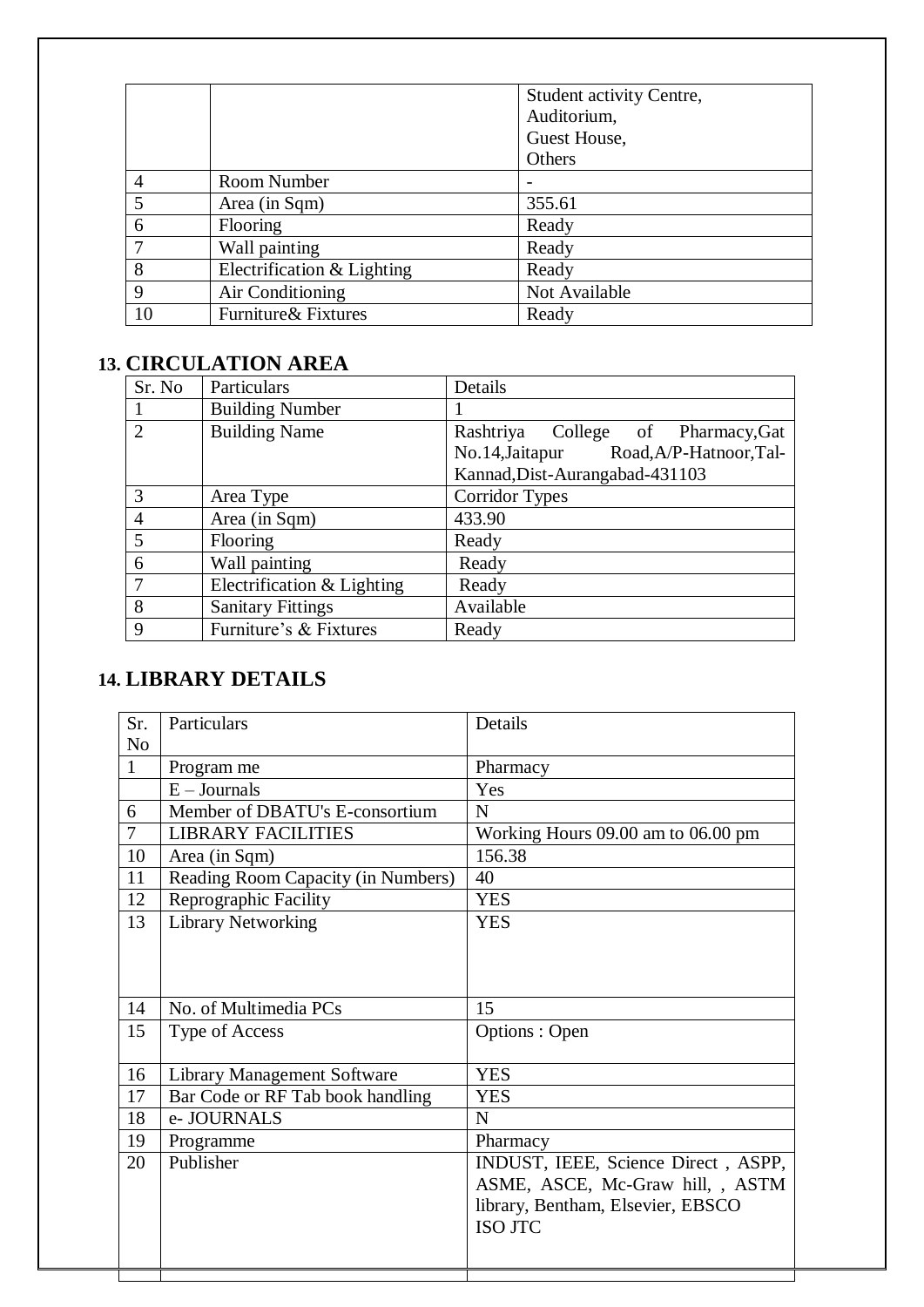| 21 | Subscription for each published From   10 journals, subscription till Dec 2020 |  |
|----|--------------------------------------------------------------------------------|--|
|    | Subscription Till,                                                             |  |

#### **15. COMPUTATIONAL FACILITIES**

| Sr.            | Particulars                          | Details                          |
|----------------|--------------------------------------|----------------------------------|
| N <sub>o</sub> |                                      |                                  |
|                | No Of PCs                            | Details: Students, Faculty, Admn |
|                |                                      | Officer, Lab                     |
| $\overline{2}$ | Total No of PCs Available in College | 34                               |
| 3              | No of printers                       | $\overline{4}$                   |
| $\overline{4}$ | No of Legal software                 | Application Software's           |
| 5              | Upload : License Copy                | N <sub>o</sub>                   |
| 6              | <b>Internet Bandwidth</b>            | 32 Mbps                          |
|                | Name of the Service Provider         | <b>BSNL</b> Broadband            |
| 8              | No of PCs Connected to LAN           | 30                               |
| 9              | <b>Internet Connection Ratio</b>     | 1:5                              |
| 10             | Wi-Fi Facility                       | Y                                |

#### **16. HOSTEL FACILITIES**

|  |  | (For each Hostel) |
|--|--|-------------------|
|--|--|-------------------|

| Sr.            | Particulars                      | Details                     |
|----------------|----------------------------------|-----------------------------|
| N <sub>o</sub> |                                  |                             |
| $\mathbf{1}$   | Category                         | Girls                       |
| $\overline{2}$ | <b>Building Name</b>             | Rastriya Charitable Trust's |
|                |                                  | Girls Hostel.               |
| 3              | having<br>Number of rooms        | Room Per 3 students         |
|                |                                  |                             |
| $\overline{4}$ | Area (in Sqm)                    | 55.74 Sqm                   |
| 5              | Tot no of students in the Hostel | 0                           |
| 6              | <b>Reservation Room</b>          | N <sub>o</sub>              |
| $\overline{7}$ | <b>Backup Supply</b>             | Yes                         |
| 8              | Library Facility                 | Yes                         |
| 9              | Internet Facility                | Yes                         |
|                |                                  |                             |